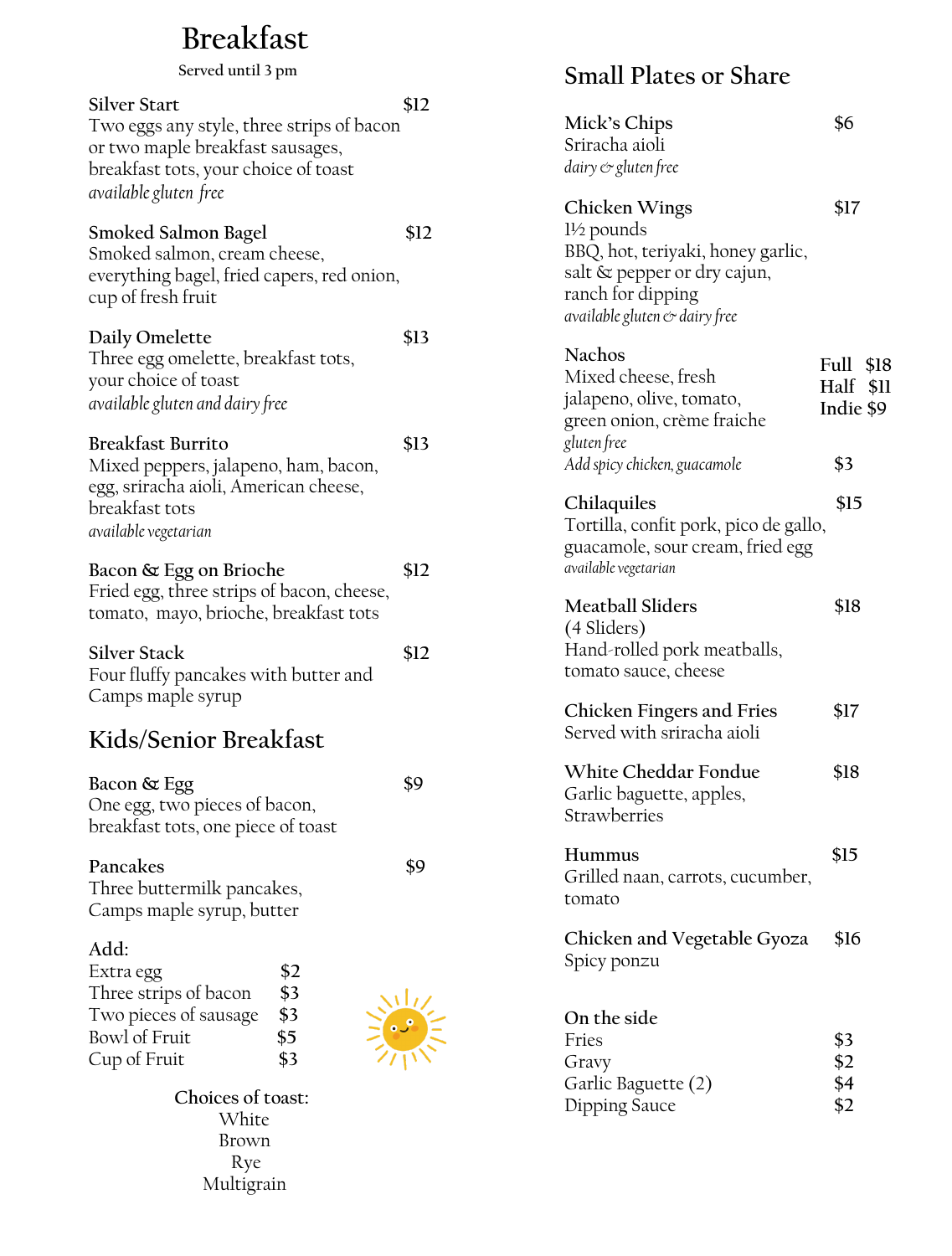#### **Soups & Salads**

**Silver Springs Mushroom Soup Or Soup of the Day Cup \$7 Bowl \$10** *gluten free*

**Tuna Poke \$18** Ahi tuna, avocado, cucumber, pickled onions, lemon dressed greens, wonton crisps

| Caesar Salad             | $\frac{1}{2}$ | \$10 |
|--------------------------|---------------|------|
| Crisp romaine, croutons, | Full \$14     |      |
| parmesan cheese          |               |      |
| available gluten free    |               |      |
| House Garden Salad       |               |      |
| Heritage blend lettuce,  | $\frac{1}{2}$ | \$10 |
| dried cranberries, goat  | Full \$14     |      |
| cheese, pumpkin seeds,   |               |      |
| candied pecans,          |               |      |
| strawberry vinaigrette   |               |      |
| gluten & dairy free      |               |      |

#### **Add:** Grilled chicken breast **\$6** Crispy skin salmon **\$8**

| Ginger Beef Salad                | $\frac{1}{2}$ | \$10 |
|----------------------------------|---------------|------|
| Mixed greens, cucumber,          | Full \$14     |      |
| carrots, red onion,              |               |      |
| roasted cashew, ginger beef,     |               |      |
| sesame hoisin dressing           |               |      |
| dairy free, available vegetarian |               |      |

#### **Cobb Salad**  Butterleaf, romaine,

| <b>Full \$18</b> |
|------------------|

**½ \$11**

**Chicken Souvlaki Salad \$18** Marinated chicken, romaine, creamy garlic dressing, tomato, red onion, cucumber, kalamata olives, goat milk feta *available vegetarian* 

**Thai Noodle Salad \$18** Rice noodles, peanut soy dressing, mixed peppers, onions, spicy chicken, ramen egg, green onion *available vegetarian* 

| Handhelds & More<br>Gluten free buns / bread is available                                                                  |      |
|----------------------------------------------------------------------------------------------------------------------------|------|
| <b>Flank Steak Tacos</b><br>Three tacos, house smoked flank<br>steak, pico de gallo, monterey jack,<br>spicy cabbage       | \$19 |
| Crispy Haddock Hoagie<br>Battered haddock loin, tartar sauce,<br>coleslaw, onion hoagie bun                                | \$17 |
| Grilled Salmon Sandwich<br>Salmon, maple mustard,<br>lemon greens, brioche bun<br>available dairy free                     | \$18 |
| Lobster Roll<br>Lobster salad, lettuce, tomato,<br>buttered twisty bun                                                     | \$16 |
| The Club<br>Grilled chicken breast, bacon,<br>Swiss, cheddar, lettuce, tomato,<br>mayo, multigrain bread                   | \$19 |
| The Double<br>Two 3oz chuck patties, lettuce,<br>tomato, onion, pickle,<br>burger sauce, American cheese                   | \$18 |
| Add for \$2 each:<br>Extra patty - Bacon<br>Add for \$1.50 each:<br>Cheese - Fresh jalapeños - Fried egg                   |      |
| Steak Sandwich<br>60z AAA top sirloin, garlic baguette<br>Add garlic mushrooms for \$4                                     | \$22 |
| <b>French Dip</b><br>Thinly sliced prime rib,<br>pretzel baguette, au jus                                                  | \$18 |
| The above come with your choice of:<br>Fries, Cup of soup, Tater tots, House garden<br>salad, Caesar salad, Yam fries +\$2 |      |
| Zesty Chicken and Broccoli Bowl \$17<br>House made sauce, toasted peanuts,<br>fresh cabbage mix, onions                    |      |
| Fish $\&$ Chips 1 pc \$12 2 pc<br>Battered haddock loin, coleslaw,<br>tartar sauce, charred lemon                          | \$17 |
| Grilled Shrimp Lettuce Wraps<br>Hoison, cucumbers, crispy noodles                                                          | \$19 |

*available vegetarian*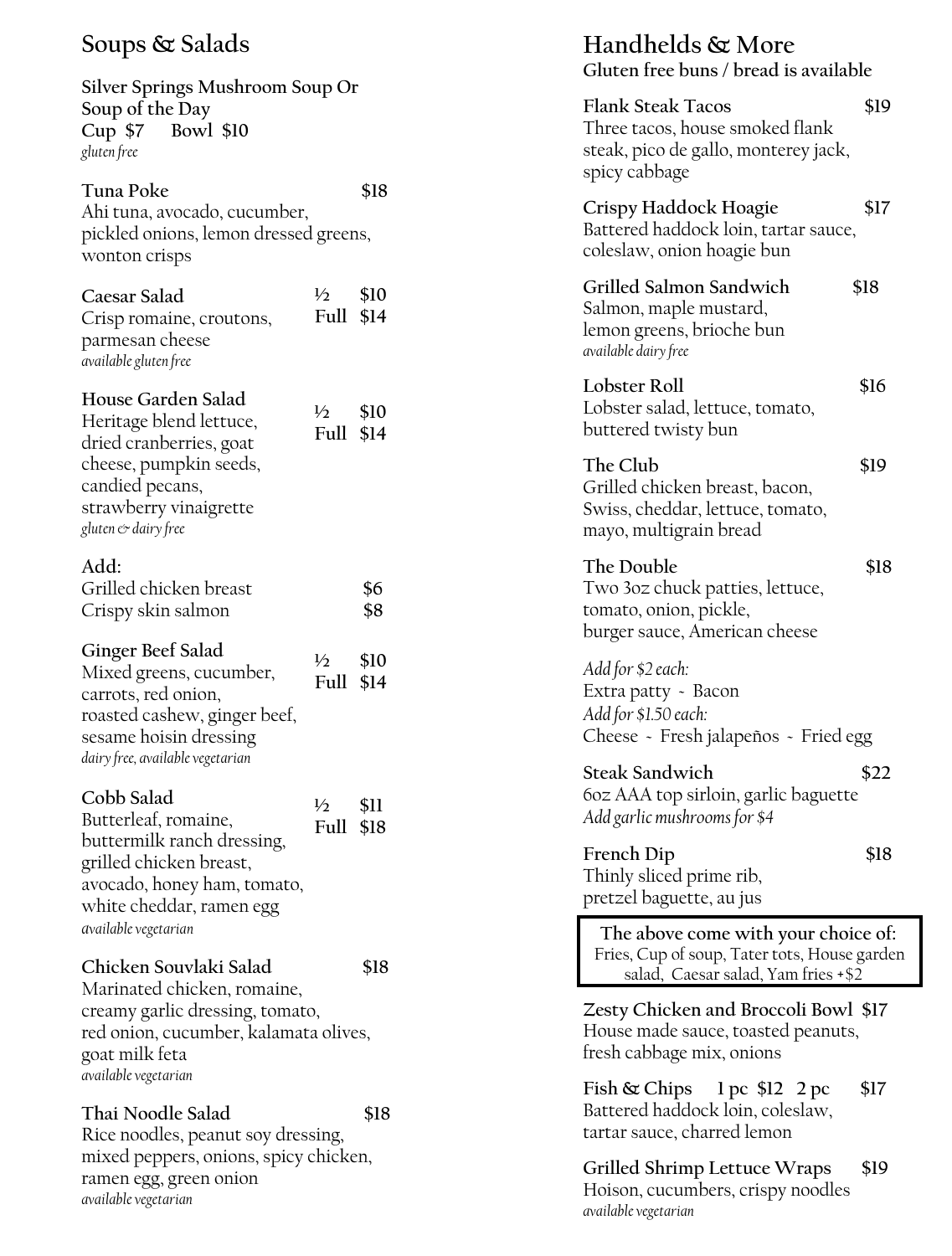### **Chef's Signature Pizza's**

| We use house made pizza dough & sauce |
|---------------------------------------|
| 10" gluten free crust available \$19  |

|                                                                                                                                                              |    | 8" 12"           |
|--------------------------------------------------------------------------------------------------------------------------------------------------------------|----|------------------|
| Doctor Zhivago<br>Roasted red peppers, red onion,<br>roasted mushrooms, goat cheese,<br>fresh tomato                                                         |    | \$18 \$24        |
| <b>Buffalo Chicken</b><br>Ranch base, spicy chicken,<br>bacon, onions, valentina crema                                                                       |    | \$18 \$24        |
| The Carnivore<br>Pepperoni, ham, bacon, sausage,<br>spicy chicken                                                                                            |    | \$19 \$25        |
| Vegetable Delight<br>Green and red peppers,<br>roasted mushrooms, onions, olives,<br>fresh tomato, ranch drizzle                                             |    | \$17 \$23        |
| Have It Your Way<br>10"gluten free \$17                                                                                                                      | 8" | 12"<br>\$16 \$18 |
| All pizzas come with mozzarella cheese                                                                                                                       |    |                  |
| <i>Choose your base:</i><br>Pizza sauce or Ranch                                                                                                             |    |                  |
| Toppings 8" \$1 each 12" \$2 each                                                                                                                            |    |                  |
| mozzarella cheese<br>monterey jack & cheddar cheese                                                                                                          |    |                  |
| goat cheese<br>bacon<br>pepperoni<br>ham<br>spicy italian sausage<br>spicy chicken                                                                           |    |                  |
| green peppers<br>red peppers<br>roasted red peppers<br>red onion<br>sliced black olives<br>fresh jalapenos<br>fresh tomato<br>roasted mushrooms<br>pineapple |    |                  |

## **After 5**

| Liver & Onions<br>Veal liver, onions, bacon, gravy,<br>Chef's vegetables, mashed potato                                    | \$20 |
|----------------------------------------------------------------------------------------------------------------------------|------|
| Scotty's Spaghetti's<br>Three hand-rolled meatballs,<br>tomato sauce, pecorino,<br>garlic baguette<br>available vegetarian | \$21 |
| Silver Salmon<br>Pan seared Atlantic salmon,<br>Chef's vegetables, barley risotto,<br>compound butter                      | \$21 |
| Veal Con Fungi<br>Milk fed veal, mushrooms, onions,<br>pink peppercorn demi glaze,<br>Chef's vegetables                    | \$29 |
|                                                                                                                            |      |
| Rib Eye<br>10oz AAA rib eye steak, Chef's vegetables<br>choice of mashed or dauphinoise potato                             | \$35 |
| Canadian Lobster Tail<br>Canadian lobster, spaghetti<br>carbonara, drawn butter,<br>garlic baguette                        | \$40 |
| Kids 12 & under                                                                                                            |      |
| Chicken Fingers & Fries                                                                                                    | \$10 |
| Pasta<br>Tomato or alfredo                                                                                                 | \$10 |
| Pizza<br>Pepperoni or cheese                                                                                               | \$10 |

**The above kid's meals include a scoop of vanilla ice cream with chocolate sauce**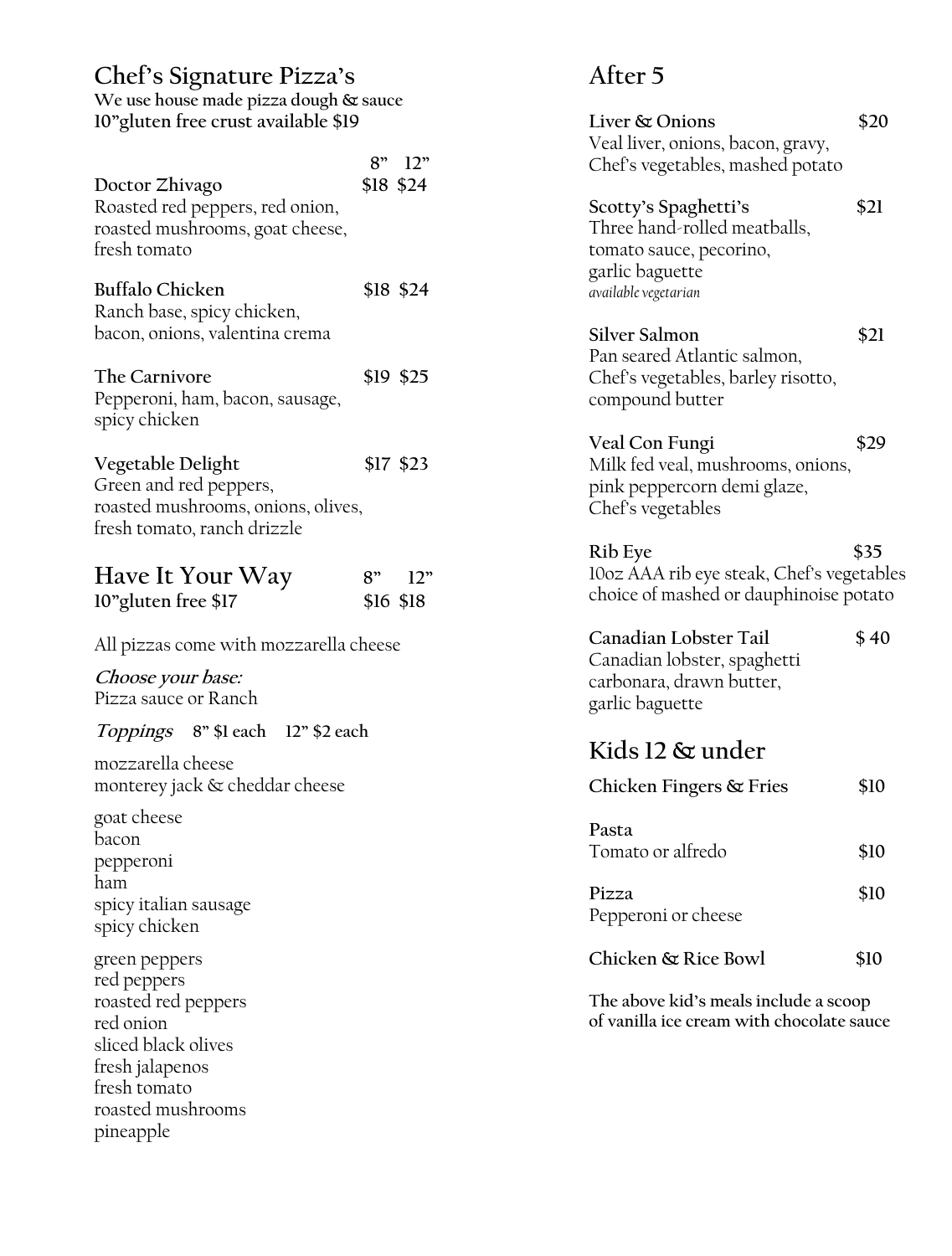#### **Dessert**

| Cheesecake<br>Ask your server for Chef's selection       |      |
|----------------------------------------------------------|------|
| <b>Sticky Toffee Pudding</b><br>Vanilla ice cream        | \$12 |
| Strawberry & Apple Crème Brulé                           | \$12 |
| Noto Pistachio Gelato<br>3 scoops of locally made gelato | \$12 |

### **After Dinner**

| Baileys & Coffee     | \$8 |
|----------------------|-----|
| <b>Blueberry Tea</b> | \$7 |
| Hot Toddy            | \$7 |
| Irish Coffee         | \$7 |
| Espresso shot        | \$2 |
| Cappuccino single    | \$3 |
| Cappuccino double    | \$6 |
| Latte single         | \$3 |
| Latte double         | \$6 |
| Iced Coffee          | \$4 |

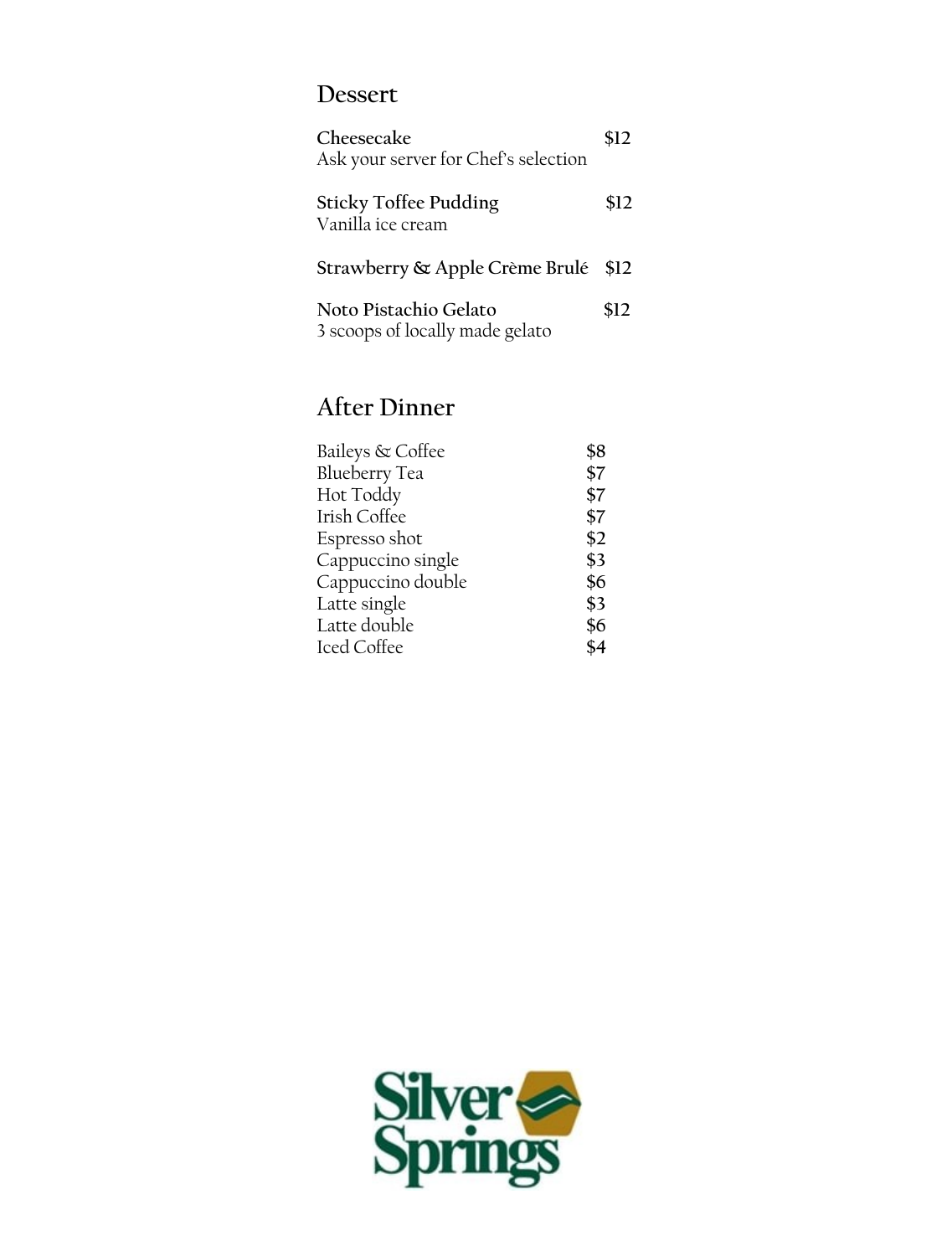### **Reds by Glass & Bottle**

|                                                                               | 60z 90z Bottle       |      |
|-------------------------------------------------------------------------------|----------------------|------|
| Campagnola Valpolicella<br>Veneto, Italy<br>\$8.50 \$12 \$32                  |                      |      |
| Carmen Grand Reserva Cabernet Sauvignon<br>$$9.50$ \$13 \$33<br>Maipo, Chile  |                      |      |
| Manos Negras Malbec<br>Mendoza, Argentina \$11.50 \$15 \$35                   |                      |      |
| 11th Hour Pinot Noir<br>Lodi, California                                      | $$11.50$ $$15$ $$35$ |      |
| Bertaine et Fils Pinot Noir<br>Aude Valley, France \$11.50 \$15               |                      | \$35 |
| Donna Laura Bromosia Chianti Classico<br>$$12.50$ \$16 \$36<br>Tuscany, Italy |                      |      |
| Barrel Burner Cabernet Sauvignon<br>California                                | \$13.50 \$17 \$37    |      |
|                                                                               |                      |      |

## **Whites by Glass & Bottle**

|                                                            | 60z           | 90z Bottle |
|------------------------------------------------------------|---------------|------------|
| Campagnola Pinot Grigio<br>Veneto, Italy                   | \$8.50 \$12   | \$32       |
| Zenato Pinot Grigio<br>Veneto, Italy                       | \$9.50 \$13   | \$33       |
| Tread Softly Sauvignon Blanc<br>South Australia            | \$10.50 \$14  | \$34       |
| Mount Riley Sauvignon Blanc<br>New Zealand                 | $$11.50$ \$15 | \$35       |
| Manos Negras Chardonnay<br>Mendoza, Argentina \$11.50 \$15 |               | \$35       |
| Hugel Gentil Blend<br>Alsace, France                       | $$12.50$ \$16 | \$36       |
| Lake Breeze Pinot Blanc<br>Okanagan, BC                    | \$13.50 \$17  | \$37       |
|                                                            |               |            |

#### **Rose by the Glass & Bottle**

|                                  | 60z            | 90z Bottle |
|----------------------------------|----------------|------------|
| Joya Rosé<br>Lisboa, Portugal    | $$9.50$ \$13   | \$33       |
| Lake Breeze Rosé<br>Okanagan, BC | $$13.50$ $$17$ | \$37       |

# **Sparkling**

| Tintoretto Prosecco Extra Dry |      |
|-------------------------------|------|
| Venezia, Italy                | \$34 |

| Villa Teresa Prosecco (200ml) |      |
|-------------------------------|------|
| Veneto, Italy                 | \$14 |

# **Bottle Reds**

| Navardia Crianza Rioja, Organic<br>Rioja, Spain               | \$44  |
|---------------------------------------------------------------|-------|
| Three Fingered Jack Old Vine Zinfandel<br>Lodi, California    | \$44  |
| Michael David Petite Petit<br>Lodi, California                | \$45  |
| J.Lohr Seven Oaks Cab Sav<br>Paso Robles, California          | \$47  |
| Tolaini Al Passo<br>Tuscany, Italy                            | \$47  |
| Red Rooster Rare Bird Meritage<br>Okanagan, BC                | \$48  |
| Flechas de los Andres Gran Malbec<br>Mendoza, Argentina       | \$49  |
| Aristeo Corte Medicea, Super Tuscan<br>Toscany, Italy         | \$49  |
| Castelvecchi Chianti Classico<br>Veneto, Italy                | \$49  |
| Oak Ridge Ancient Vines Zinfandel<br>Lodi, California         | \$50  |
| Lamelson Cuveé Pinot Noir<br>Willamette Valley                | \$50  |
| Francis Coppola Diamond Claret<br>(Bordeaux) Napa, California | \$52  |
| La Crema Pinot Noir<br>Sonoma, California                     | \$55  |
| Clarendelle Saint Emilion Bordeaux<br>Saint Emilion, France   | \$65  |
| Zenato Amarone<br>Sant'Ambrogio, Italy                        | \$70  |
| Altesino Brunello di Montalcino DOCG<br>Montalcino, Italy     | \$75  |
| Volunteer Cabernet Sauvignon<br>Napa, California              | \$75  |
| Freemark Abbey Merlot<br>Napa, California                     | \$76  |
| Rainwater Cabernet<br>Napa, California                        | \$100 |
| Orin Swift Palermo Cabernet<br>Napa, California               | \$110 |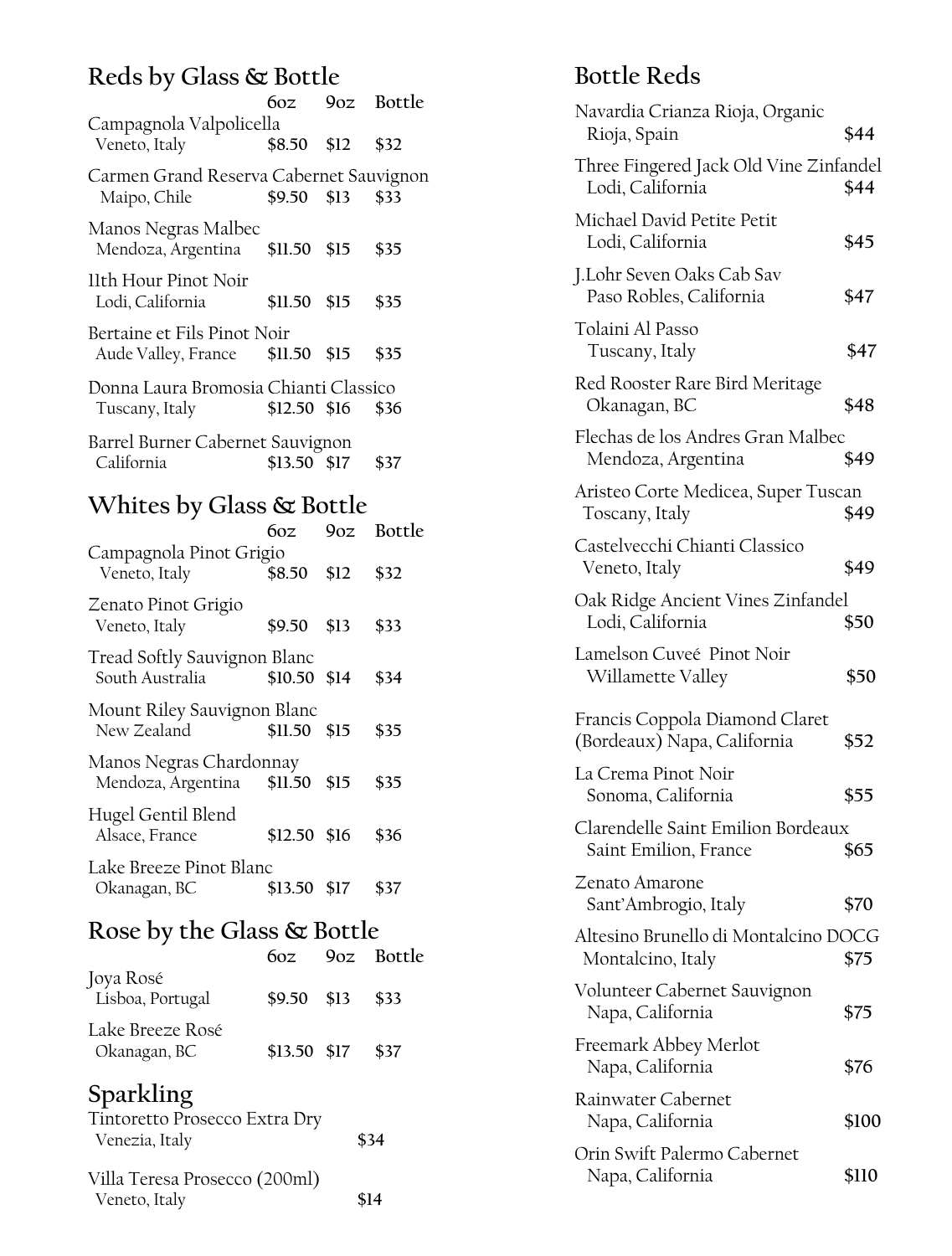#### **Cocktails**

| <b>Black Forest Martini 202</b><br>Chocolate vodka, galliano, cherry whiskey | \$9.00  |
|------------------------------------------------------------------------------|---------|
| Blue Lagoon 2oz<br>Vodka, blue curacao, lemonade                             | \$8.50  |
| Caesar loz<br>Your choice of vodka or gin                                    | \$9.00  |
| Cosmopolitan 2oz<br>Vodka, triple sec, cranberry juice, lemon juice          | \$11.50 |
| Cuba Libre loz<br>Dark rum, cola, lime juice                                 | \$7.50  |
| Dark 'n' Stormy loz<br>Kraken rum, ginger beer                               | \$8.50  |
| The Fairfield 1.5oz<br>Bourbon, peach schnapps, lemonade, peach juice        | \$8.50  |
| French Martini 2oz<br>Vodka, chambord, pineapple juice                       | \$12.50 |
| Fuzzy Peach 2oz<br>Vodka, peach schnapps, orange juice                       | \$9.50  |
| John Daly 2.25oz<br>Vodka, triple sec, lemon juice, iced tea                 | \$8.50  |
| Long Island Iced Tea 2oz<br>White liquors, pepsi, lime juice                 | \$11.00 |
| Manhattan 30z<br>Gentleman Jack, vermouth, dash of bitters                   | \$13.50 |
| Martini 3oz<br>Your choice of vodka or gin                                   | \$13.50 |
| premium martini                                                              | \$16.50 |
| The Masters Azalea 1.5oz<br>Gin, pineapple juice, lemon juice, grenadine     | \$9.50  |
| Moscow Mule 1.5oz<br>Vodka, ginger beer, lime & bitters, ginger ale          | \$9.50  |
| Mojito loz<br>White rum, sugar, lime juice, soda water, mint                 | \$9.50  |
| Negroni 3oz<br>Gin, campari, red vermouth                                    | \$13.50 |
| Old Fashioned 1.5oz<br>Gentleman Jack, brown sugar, dash of bitters          | \$10.50 |

## **Cocktails**

| Paralyzer 20z<br>Vodka, kahlua, milk, pepsi                                                                         | \$10.50 |
|---------------------------------------------------------------------------------------------------------------------|---------|
| Rob Roy 2.5oz<br>Scotch & sweet vermouth, ice, dash of bitters                                                      | \$11.50 |
| Rusty Nail 20z<br>Scotch & drambuie over ice                                                                        | \$12.50 |
| Sidecar 1.75oz<br>Maker's Mark, triple sec, lemon juice                                                             | \$10.50 |
| Shaken Margarita 20z                                                                                                | \$11.50 |
| Over ice in a salted rim glass<br>Premium Margarita                                                                 | \$13.50 |
| Tom Collins 1.5oz<br>Gin, lemon juice, soda, sugar                                                                  | \$9.00  |
| Whiskey Sour 2oz<br>Bourbon, lemon juice, simple syrup                                                              | \$11.50 |
| <b>White Russian 20z</b><br>Vodka, kahlua, milk                                                                     | \$10.50 |
| Aperol Spritz 2.25oz<br>Aperol, prosecco & soda                                                                     | \$6.50  |
| Canada's Cup 2.5oz<br>Sweet vermouth, gin, Makers Mark bourbon,<br>orange bitters, ginger beer                      | \$12.00 |
| Garibaldi loz<br>Campari, orange juice, soda & ginger ale                                                           | \$6.00  |
| The Ochoa 2oz<br>Jim Reich Recommended!<br>1800 Anejo, grand marnier, lime juice,<br>simple syrup                   | \$18.50 |
| Sangria - Red or White 6.50Z<br>60z red or white wine, brandy, soda, cranberry<br>juice, lime juice, seasonal fruit | \$11.50 |
| Mocktails                                                                                                           |         |
| Arnold Palmer<br>½ & ½ lemonade & iced tea                                                                          | \$2.50  |
| Roy Rogers<br>Pepsi & grenadine                                                                                     | \$2.50  |

**Shirley Temple \$4.00** OJ, 7- Up, grenadine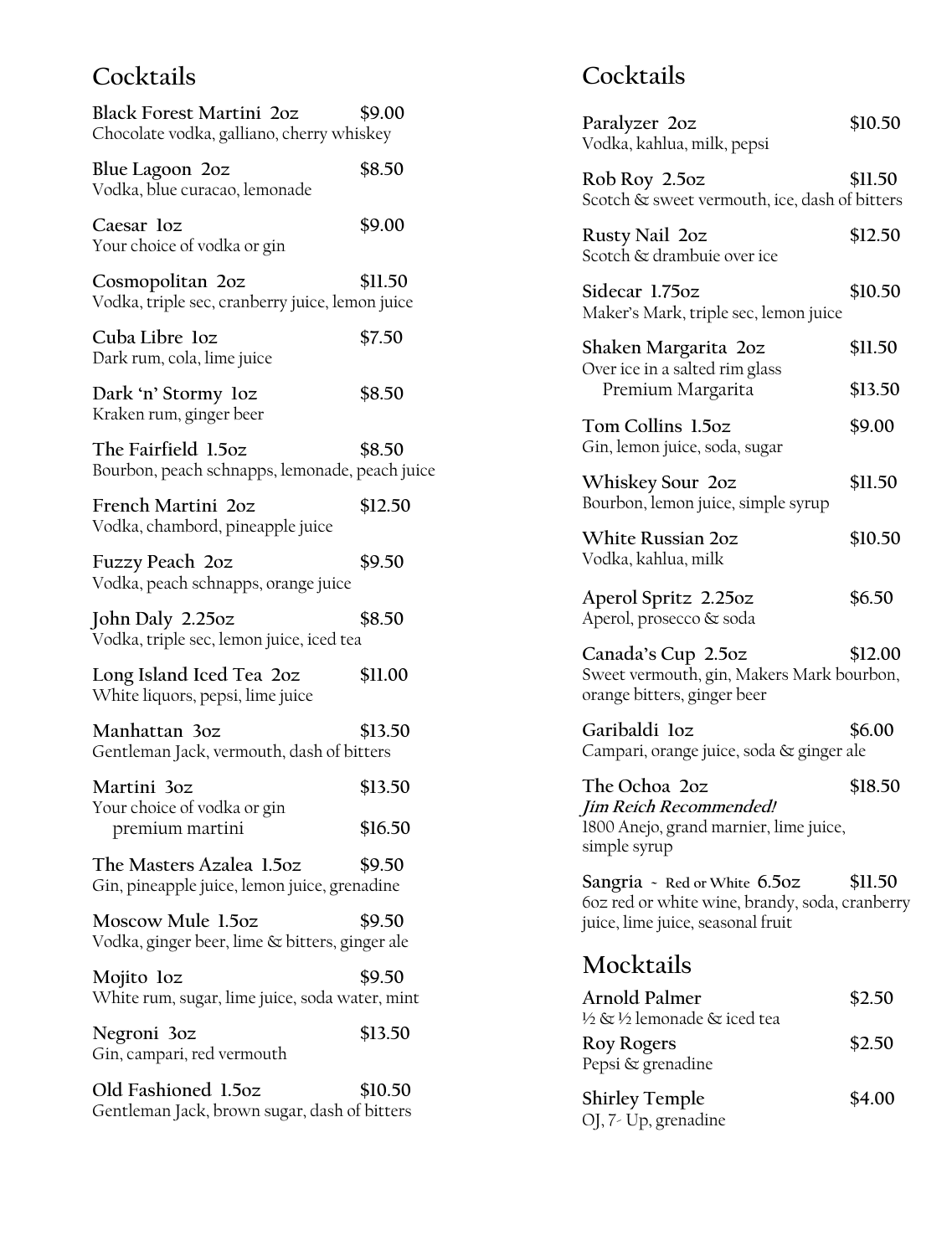#### **Domestic Bottles**

| Big Rock Traditional  | \$7.75 |
|-----------------------|--------|
| Bud                   | \$6.50 |
| <b>Bud Light</b>      | \$6.50 |
| <b>Bud Light Lime</b> | \$6.50 |
| Canadian              | \$6.50 |
| Coors Light           | \$6.50 |
| Keith's               | \$6.50 |
| Kokanee               | \$6.50 |
| Molson Ultra          | \$6.50 |
| Sleeman Honey Brown   | \$7.75 |
| Village Blonde        | \$7.75 |
| Village Blacksmith    | \$7.75 |
| Village Wit           | \$7.75 |
| Wild Rose IPA         | \$7.75 |
| Wild Rose Velvet Fog  | \$7.75 |
| Wild Rose Wraspberry  | \$7.75 |

### **Imported Beer**

| \$8.00 |
|--------|
| \$8.00 |
| \$8.00 |
| \$8.00 |
| \$8.00 |
|        |

#### **Gluten Free Beer**

| Whistler Forager | \$8.00 |
|------------------|--------|
|                  |        |

#### **Non -Alcoholic Beer**

| Heineken 0.0             | \$5.50 |
|--------------------------|--------|
| Bud Zero                 | \$5.50 |
| Village Local Pale Ale   | \$6.00 |
| Village Local Blonde Ale | \$6.00 |
| Village Local Stout      | \$6.00 |

# **Cider**

| Strongbow Can        | \$7.50 |
|----------------------|--------|
| Steigl Radler Can    | \$7.50 |
| Okanagan Springs Can | \$6.00 |
| Pear or Apple        |        |

# **Draught Beer**

# **Local**

| Coors Light<br>14oz Sleeve<br>20oz Pint<br>Pitcher                                   | \$6.50<br>\$9.50<br>\$23.00  |
|--------------------------------------------------------------------------------------|------------------------------|
| Silver Springs Ale<br>14oz Sleeve<br>20oz Pint<br>Pitcher                            | \$5.25<br>\$6.75<br>\$19.00  |
| Siding 14 Ten Wheeler IPA<br>14oz Sleeve<br>20oz Pint<br>Pitcher                     | \$7.00<br>\$10.00<br>\$25.00 |
| Alexander Keith's<br>14oz Sleeve<br>20oz Pint<br>Pitcher                             | \$6.50<br>\$9.50<br>\$23.00  |
| <b>Rotating Keg</b><br>Please ask your server<br>14oz Sleeve<br>20oz Pint<br>Pitcher | \$7.00<br>\$10.00<br>\$25.00 |
| Wild Rose Wred<br>14oz Sleeve<br>20oz Pint<br>Pitcher                                | \$6.50<br>\$9.50<br>\$23.00  |
| Import                                                                               |                              |
| Guinness<br>14oz Sleeve<br>20oz Pint<br>Pitcher                                      | \$8.75<br>\$10.50<br>\$25.00 |